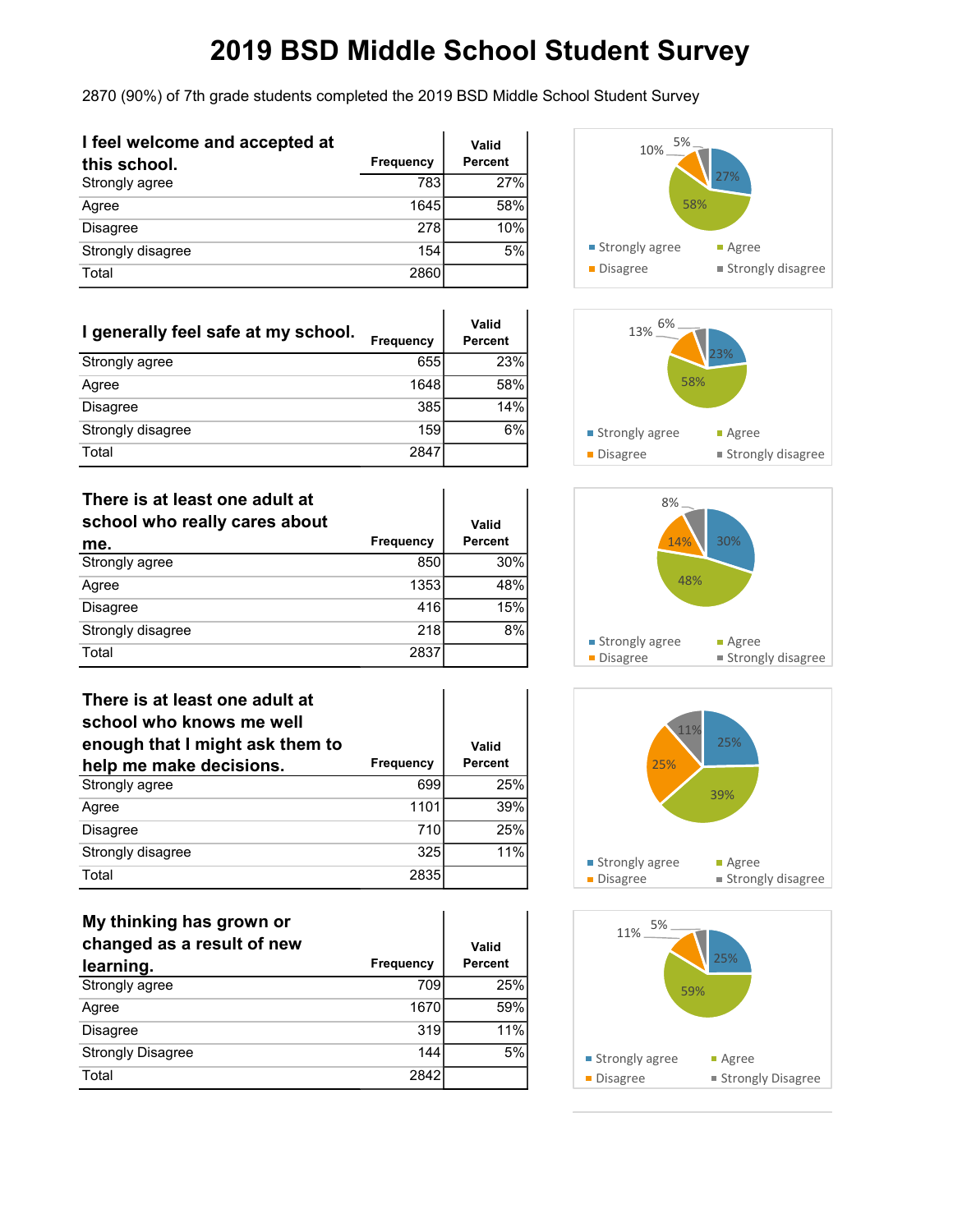÷.

| In general, I receive personal<br>feedback from my teachers on<br>how I can improve my school |                  | Valid          |
|-----------------------------------------------------------------------------------------------|------------------|----------------|
| performance.                                                                                  | <b>Frequency</b> | <b>Percent</b> |
| Strongly agree                                                                                | 766              | 27%            |
| Agree                                                                                         | 1468             | 52%            |
| Disagree                                                                                      | 432              | 15%            |
| Strongly disagree                                                                             | 163              | 6%             |
| Total                                                                                         | 2829             |                |

| My teachers believe I can learn. | <b>Frequency</b> | Valid<br>Percent |
|----------------------------------|------------------|------------------|
| Strongly agree                   | 1180             | 43%              |
| Agree                            | 1300             | 47%              |
| Disagree                         | 147              | 5%               |
| Strongly disagree                | 149              | 5%               |
| Total                            | 2776             |                  |

| Early release has allowed me to<br>be better prepared for my |                  | Valid          |
|--------------------------------------------------------------|------------------|----------------|
| classes.                                                     | <b>Frequency</b> | <b>Percent</b> |
| Strongly agree                                               | 1529             | 54%            |
| Agree                                                        | 891              | 31%            |
| Disagree                                                     | 273              | 10%            |
| Strongly disagree                                            | 143              | 5%             |
| Total                                                        | 2836             |                |

| How do you use the Wednesday           |           |
|----------------------------------------|-----------|
| <b>Early Release time? (Select all</b> |           |
| that apply.)                           | Frequency |
| Homework                               | 1917      |
| Making up missed or late assignments   | 1169      |
| Down time                              | 1526      |
| Other                                  | 1054      |

| My teachers set high     |           | Valid   |
|--------------------------|-----------|---------|
| expectations for me.     | Frequency | Percent |
| <b>Strongly Agree</b>    | 776       | 27%     |
| Agree                    | 1353      | 48%     |
| <b>Disagree</b>          | 178       | 6%      |
| <b>Strongly Disagree</b> | 77        | 3%      |
| Don't Know               | 453       | 16%     |
| Total                    | 2837      |         |







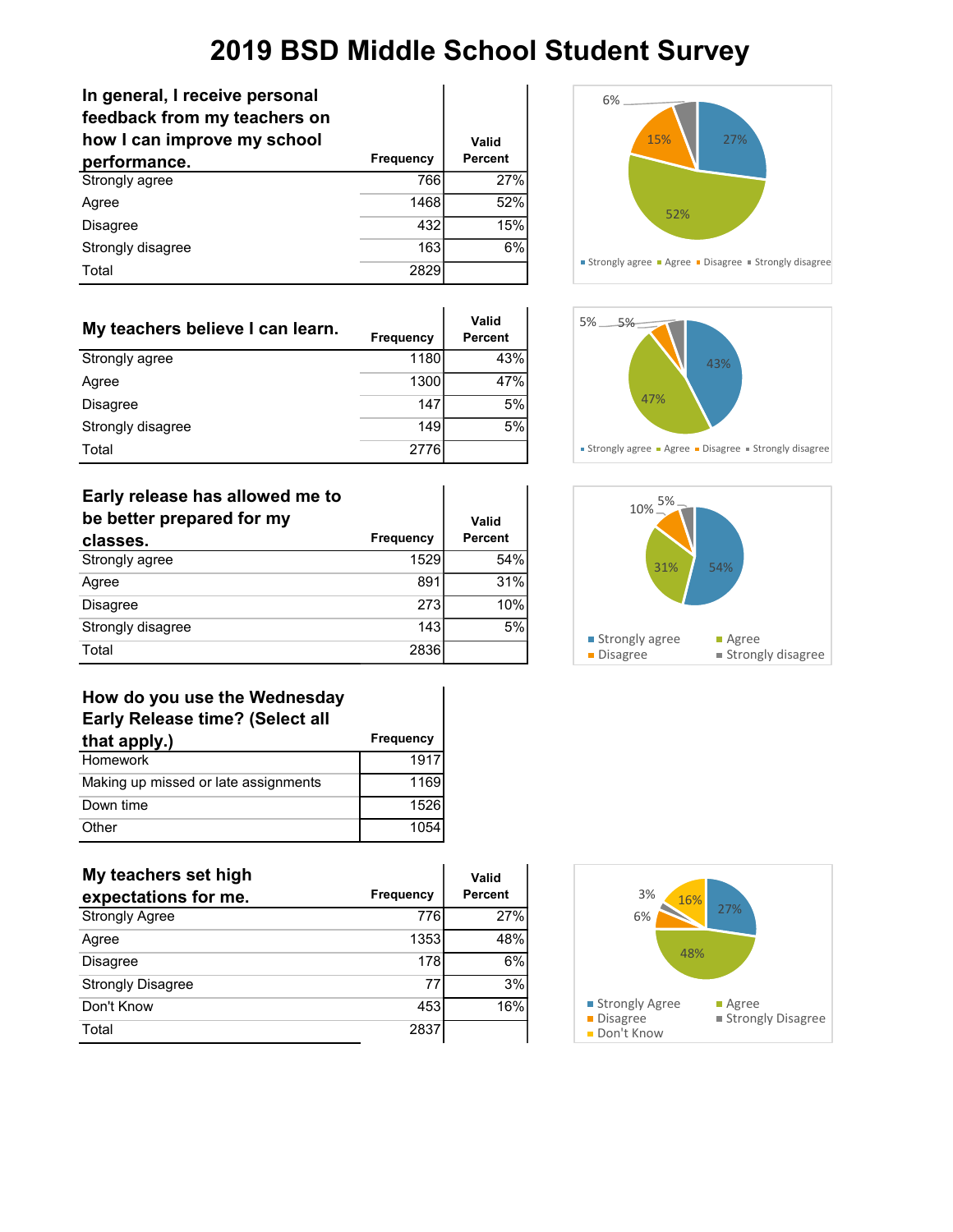| My teachers expect me to attend |                  | Valid   |
|---------------------------------|------------------|---------|
| college.                        | <b>Frequency</b> | Percent |
| Strongly agree                  | 843              | 30%     |
| Agree                           | 1023             | 37%     |
| <b>Disagree</b>                 | 136              | 5%      |
| Strongly disagree               | 88               | 3%      |
| Don't Know                      | 702              | 25%     |
| Total                           | 2792             |         |

| How often do you participate in          |                  | Valid          |
|------------------------------------------|------------------|----------------|
| classroom circles?                       | <b>Frequency</b> | <b>Percent</b> |
| 4 or more times per week                 | 292              | 10%            |
| 1-3 times per week                       | 511              | 18%            |
| 2-3 times per month                      | 293              | 10%            |
| One time per month                       | 224              | 8%             |
| Less than 1 time per month               | 268              | 9%             |
| Never                                    | 386              | 14%            |
| I do not know what classroom circles are | 870              | 31%            |
| Total                                    | 2844             |                |

#### **Classroom circles help me feel**

| more connected to my classroom |           | Valid          |
|--------------------------------|-----------|----------------|
| community.                     | Frequency | <b>Percent</b> |
| Always                         | 221       | 15%            |
| Sometimes                      | 758       | 50%            |
| Rarely                         | 358       | 24%            |
| Never                          | 181       | 12%            |
| Total                          | 1518      |                |

| Do you read at home? (Assigned<br>and choice readings) | Frequency | Valid<br><b>Percent</b> |
|--------------------------------------------------------|-----------|-------------------------|
| Every night                                            | 635       | 23%                     |
| Most nights                                            | 744       | 27%                     |
| Some nights                                            | 801       | 29%                     |
| Rarely                                                 | 424       | 15%                     |
| Never                                                  | 203       | 7%                      |
| Total                                                  | 2807      |                         |

 $\mathbf{I}$ 

r

| Are you given time to read books<br>of your choice at school? | Frequency | Valid<br>Percent |
|---------------------------------------------------------------|-----------|------------------|
| Every day                                                     | 1478      | 53%              |
| Most days                                                     | 867       | 31%              |
| Some days                                                     | 295       | 11%              |
| Rarely                                                        | 88        | 3%               |
| Never                                                         | 74        | 3%               |
|                                                               |           |                  |









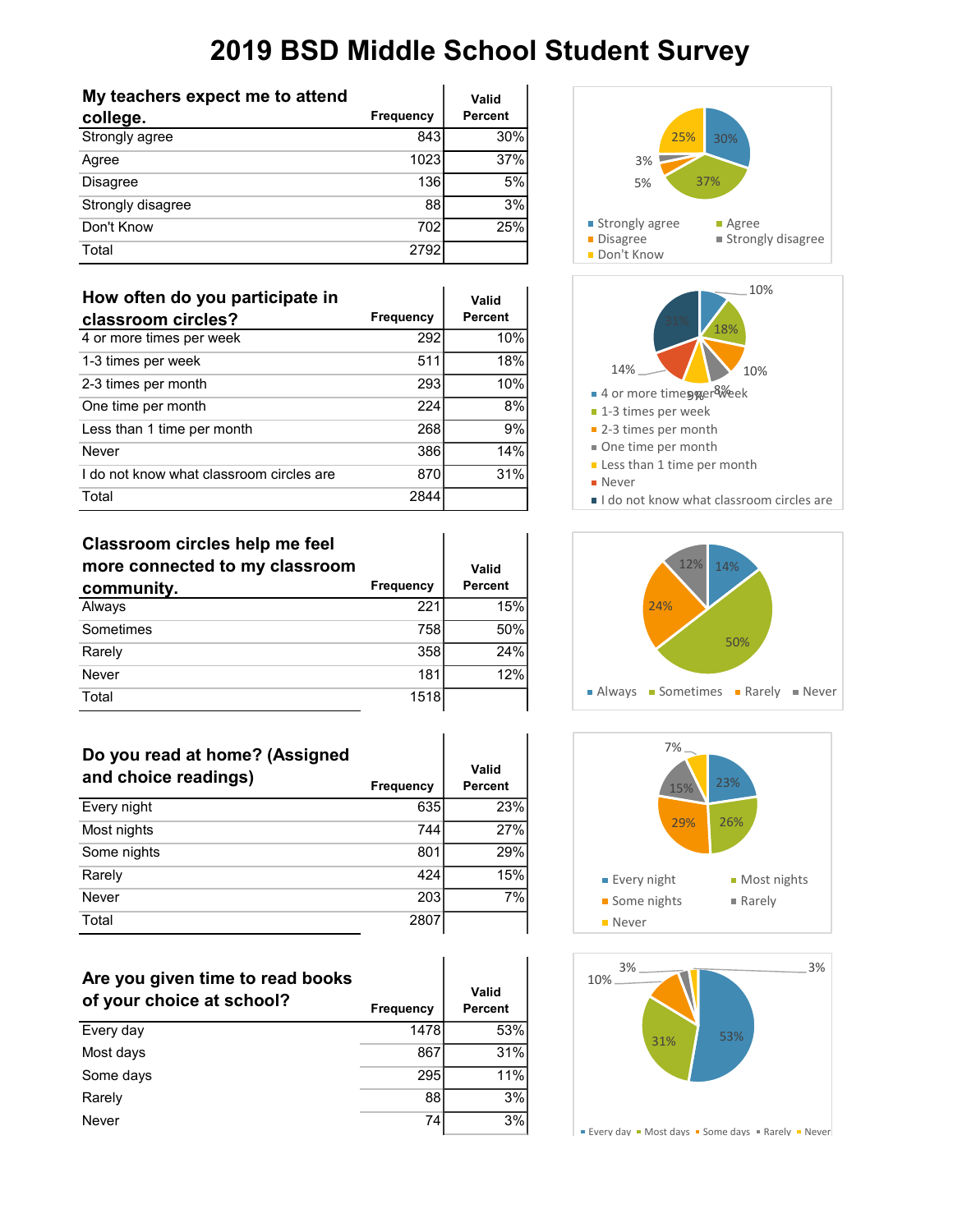| Total                                                                                                                     | 2802             |         |
|---------------------------------------------------------------------------------------------------------------------------|------------------|---------|
| Fine Arts: It is easy for me to<br>schedule my visual and/or<br>performing arts classes and still<br>meet my other school |                  | Valid   |
|                                                                                                                           |                  |         |
| requirements.                                                                                                             | <b>Frequency</b> | Percent |
| Strongly agree                                                                                                            | 871              | 40%     |
| Agree                                                                                                                     | 1088             | 50%     |
| <b>Disagree</b>                                                                                                           | 149              | 7%      |
| Strongly disagree                                                                                                         | 65               | 3%      |

| Fine Arts: The skills I learn in my<br>Fine Arts class(es) help me do<br>better in other areas of school |           | Valid          |
|----------------------------------------------------------------------------------------------------------|-----------|----------------|
| and life.                                                                                                | Frequency | <b>Percent</b> |
| Strongly agree                                                                                           | 547       | 25%            |
| Agree                                                                                                    | 965       | 45%            |
| <b>Disagree</b>                                                                                          | 481       | 22%            |
| Strongly disagree                                                                                        | 172       | 8%             |
| Total                                                                                                    | 2165      |                |

| Fine Arts: My Fine Arts class(es)<br>help me feel more connected to<br>my school community. | Frequency | Valid<br><b>Percent</b> |
|---------------------------------------------------------------------------------------------|-----------|-------------------------|
| Strongly agree                                                                              | 584       | 27%                     |
| Agree                                                                                       | 950       | 44%                     |
| <b>Disagree</b>                                                                             | 470       | 22%                     |
| Strongly disagree                                                                           | 152       | 7%                      |
| Total                                                                                       | 2156      |                         |

| Humanities: We learn about a<br>wide variety of diverse cultures. | <b>Frequency</b> | Valid<br><b>Percent</b> |
|-------------------------------------------------------------------|------------------|-------------------------|
| Always                                                            | 930              | 38%                     |
| Usually                                                           | 921              | 38%                     |
| About half the time                                               | 302              | 12%                     |
| Rarely                                                            | 183              | 8%                      |
| Never                                                             | 85               | 4%                      |
| Total                                                             | 2421             |                         |

Ŷ.

| <b>Humanities: When we learn</b> |                  |         |
|----------------------------------|------------------|---------|
| about a new topic, we look at it |                  |         |
| from different perspectives and  |                  | Valid   |
| points of view.                  | <b>Frequency</b> | Percent |
| Always                           | 869              | 36%     |



 $\text{Error}$  and  $\text{Function}$  and days  $\text{Function}$  some days  $\text{Function}$   $\text{Function}$ 







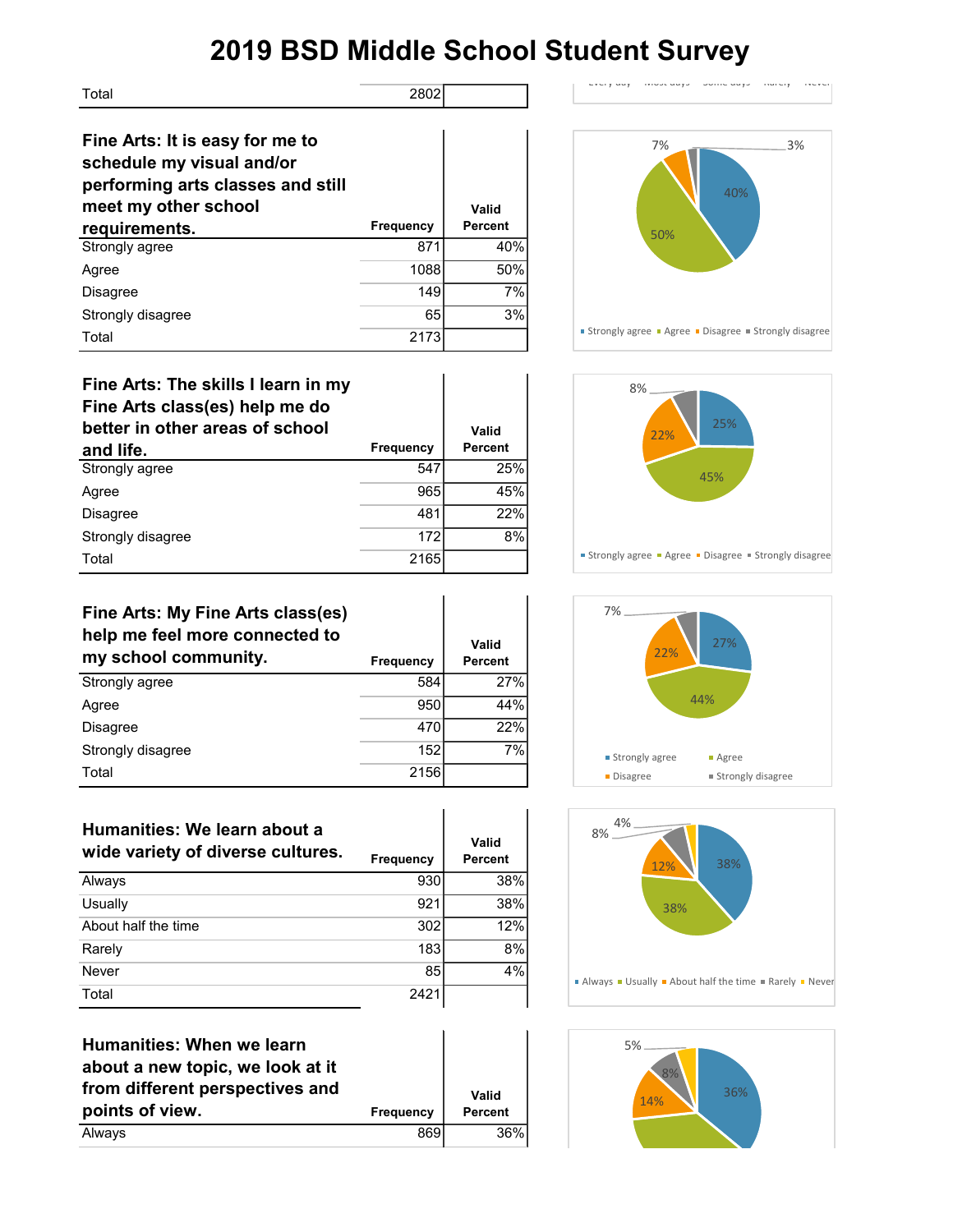| Usually             | 901  | 37% |
|---------------------|------|-----|
| About half the time | 326  | 14% |
| Rarely              | 192  | 8%  |
| Never               | 126  | 5%  |
| Total               | 2414 |     |

| Humanities: We connect what we<br>are studying to current events<br>and/or real-world issues. | <b>Frequency</b> | Valid<br><b>Percent</b> |
|-----------------------------------------------------------------------------------------------|------------------|-------------------------|
| Always                                                                                        | 826              | 34%                     |
| Usually                                                                                       | 856              | 36%                     |
| About half the time                                                                           | 397              | 16%                     |
| Rarely                                                                                        | 201              | 8%                      |
| Never                                                                                         | 131              | 5%                      |
| Total                                                                                         | 2411             |                         |

| Humanities: I think what we are<br>learning is important to my life<br>outside of school. | <b>Frequency</b> | Valid<br>Percent |
|-------------------------------------------------------------------------------------------|------------------|------------------|
| Always                                                                                    | 693              | 29%              |
| Usually                                                                                   | 684              | 29%              |
| About half the time                                                                       | 432              | 18%              |
| Rarely                                                                                    | 334              | 14%              |
| Never                                                                                     | 253              | 11%              |
| Total                                                                                     | 2396             |                  |



| how much of your learning time |                  |
|--------------------------------|------------------|
| is student-led?                | <b>Statistic</b> |
| Average percent                | 45%              |
| Total responses                | 2385             |

| Humanities: How often do you           |                  |                |
|----------------------------------------|------------------|----------------|
| engage in: Knowing and                 |                  | Valid          |
| Understanding?                         | Frequency        | <b>Percent</b> |
| Every class period                     | 938              | 39%            |
| At least weekly (1-3 times per week)   | 1077             | 45%            |
| At least month (2-3 times per month)   | 250              | 10%            |
| Rarely or Never (once a month or less) | 133 <sup>1</sup> | 6%             |
| Total                                  | 2398             |                |

| Humanities: How often do you           |                  | Valid   |
|----------------------------------------|------------------|---------|
| engage: in Investigating?              | <b>Frequency</b> | Percent |
| Every class period                     | 768              | 32%     |
| At least weekly (1-3 times per week)   | 1163             | 49%     |
| At least month (2-3 times per month)   | 315              | 13%     |
| Rarely or Never (once a month or less) | 145              | 6%      |









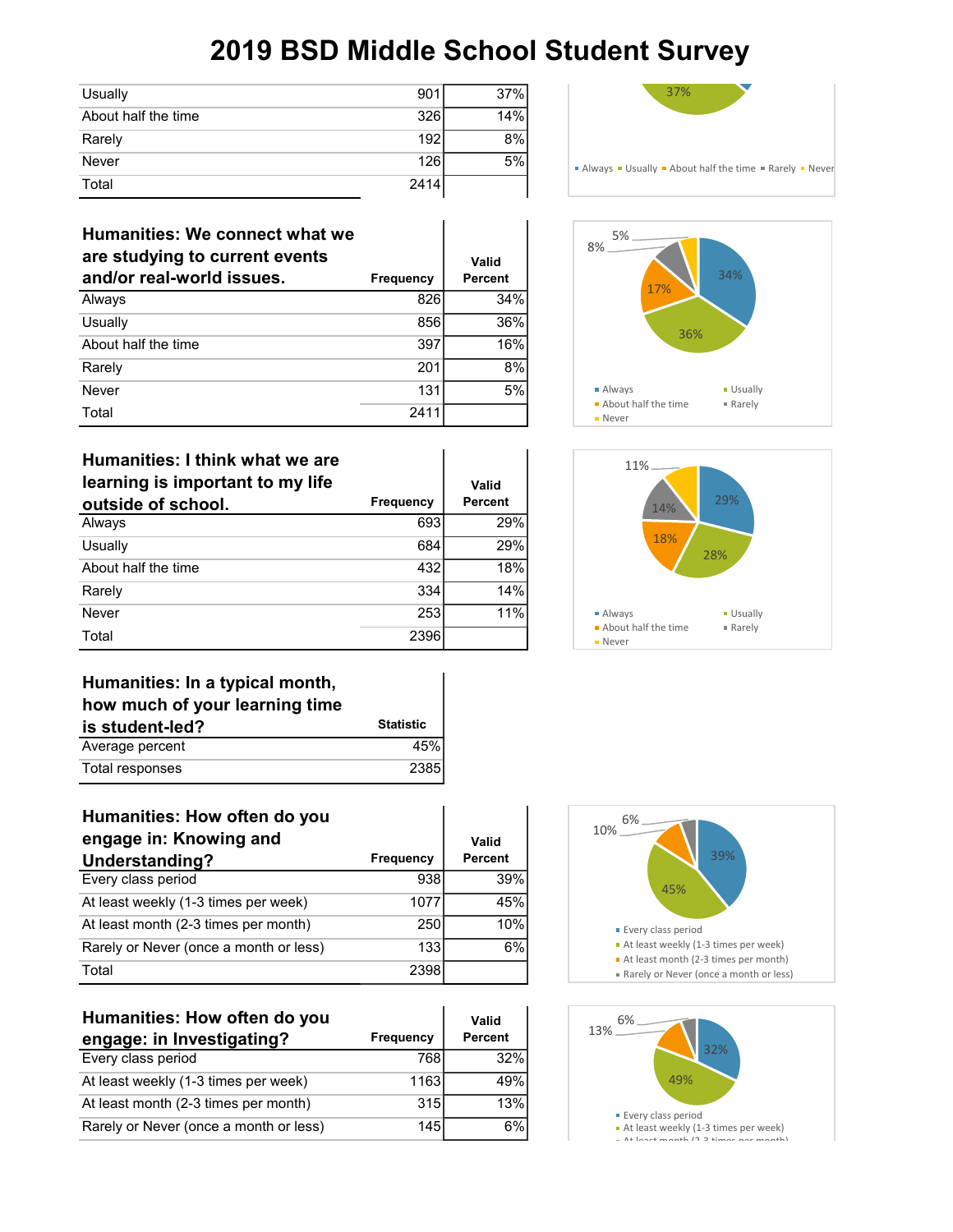Total 2391

| Humanities: How often do you           |           | Valid   |
|----------------------------------------|-----------|---------|
| engage in: Communicating?              | Frequency | Percent |
| Every class period                     | 932       | 39%     |
| At least weekly (1-3 times per week)   | 911       | 38%     |
| At least month (2-3 times per month)   | 376       | 16%     |
| Rarely or Never (once a month or less) | 172       | 7%      |
| Total                                  | 2391      |         |

| Humanities: How often do you           |                  | Valid          |
|----------------------------------------|------------------|----------------|
| engage in: Thinking critically?        | <b>Frequency</b> | <b>Percent</b> |
| Every class period                     | 990              | 41%            |
| At least weekly (1-3 times per week)   | 1013             | 42%            |
| At least month (2-3 times per month)   | 249              | 10%            |
| Rarely or Never (once a month or less) | 134              | 6%             |
| Total                                  | 2386             |                |

| Humanities: How often do you           |                  |                |
|----------------------------------------|------------------|----------------|
| learn about: Civics and                |                  | Valid          |
| Government?                            | <b>Frequency</b> | <b>Percent</b> |
| Every class period                     | 350              | 15%            |
| At least weekly (1-3 times per week)   | 838              | 35%            |
| At least month (2-3 times per month)   | 721              | 30%            |
| Rarely or Never (once a month or less) | 484              | 20%            |
| Total                                  | 2393             |                |

| Humanities: How often do you           |                  |                |
|----------------------------------------|------------------|----------------|
| learn about: Economics and             |                  | Valid          |
| <b>Financial Literacy?</b>             | <b>Frequency</b> | <b>Percent</b> |
| Every class period                     | 254              | 11%            |
| At least weekly (1-3 times per week)   | 741              | 31%            |
| At least month (2-3 times per month)   | 709              | 30%            |
| Rarely or Never (once a month or less) | 681              | 29%            |
| Total                                  | 2385             |                |

| Humanities: How often do you<br>learn about: Multicultural<br><b>Studies?</b> | <b>Frequency</b> | Valid<br><b>Percent</b> |
|-------------------------------------------------------------------------------|------------------|-------------------------|
| Every class period                                                            | 665              | 28%                     |
| At least weekly (1-3 times per week)                                          | 1021             | 43%                     |
| At least month (2-3 times per month)                                          | 468              | 20%                     |
| Rarely or Never (once a month or less)                                        | 228              | 10%                     |
| Total                                                                         | 2382             |                         |











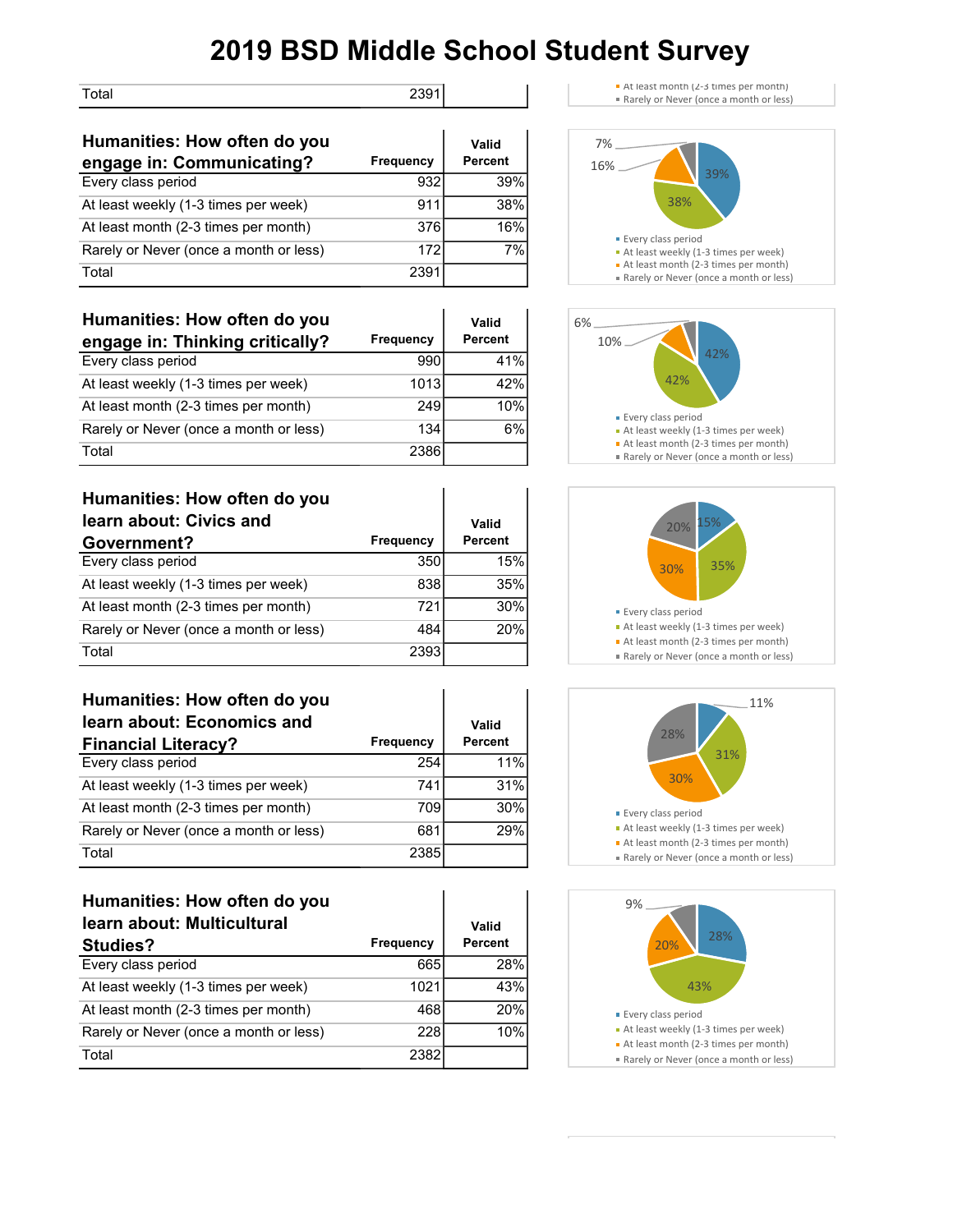| Humanities: How often do you           |                  | Valid          |
|----------------------------------------|------------------|----------------|
| learn about: Geography?                | <b>Frequency</b> | <b>Percent</b> |
| Every class period                     | 444              | 19%            |
| At least weekly (1-3 times per week)   | 882              | 37%            |
| At least month (2-3 times per month)   | 664              | 28%            |
| Rarely or Never (once a month or less) | 385              | 16%            |
| Total                                  | 2375             |                |



Rarely or Never (once a month or less)





Rarely or Never (once a month or less)

| Staff members at my school treat          |                          |       |                 |                                    |
|-------------------------------------------|--------------------------|-------|-----------------|------------------------------------|
| all students the same, no<br>matter       | <b>Strongly</b><br>Agree | Agree | <b>Disagree</b> | <b>Strongly</b><br><b>Disagree</b> |
| Their race or language                    | 1214                     | 873   | 167             | 94                                 |
| Whether their parents are rich or poor    | 1275                     | 860   | 125             | 88                                 |
| Their religion                            | 1233                     | 889   | 108             | 87                                 |
| Their level of physical or mental ability | 1025                     | 883   | 299             | 130                                |
| Their gender identity                     | 1200                     | 866   | 164             | 109                                |
| Their sexual orientation                  | 1209                     | 892   | 131             | 104                                |

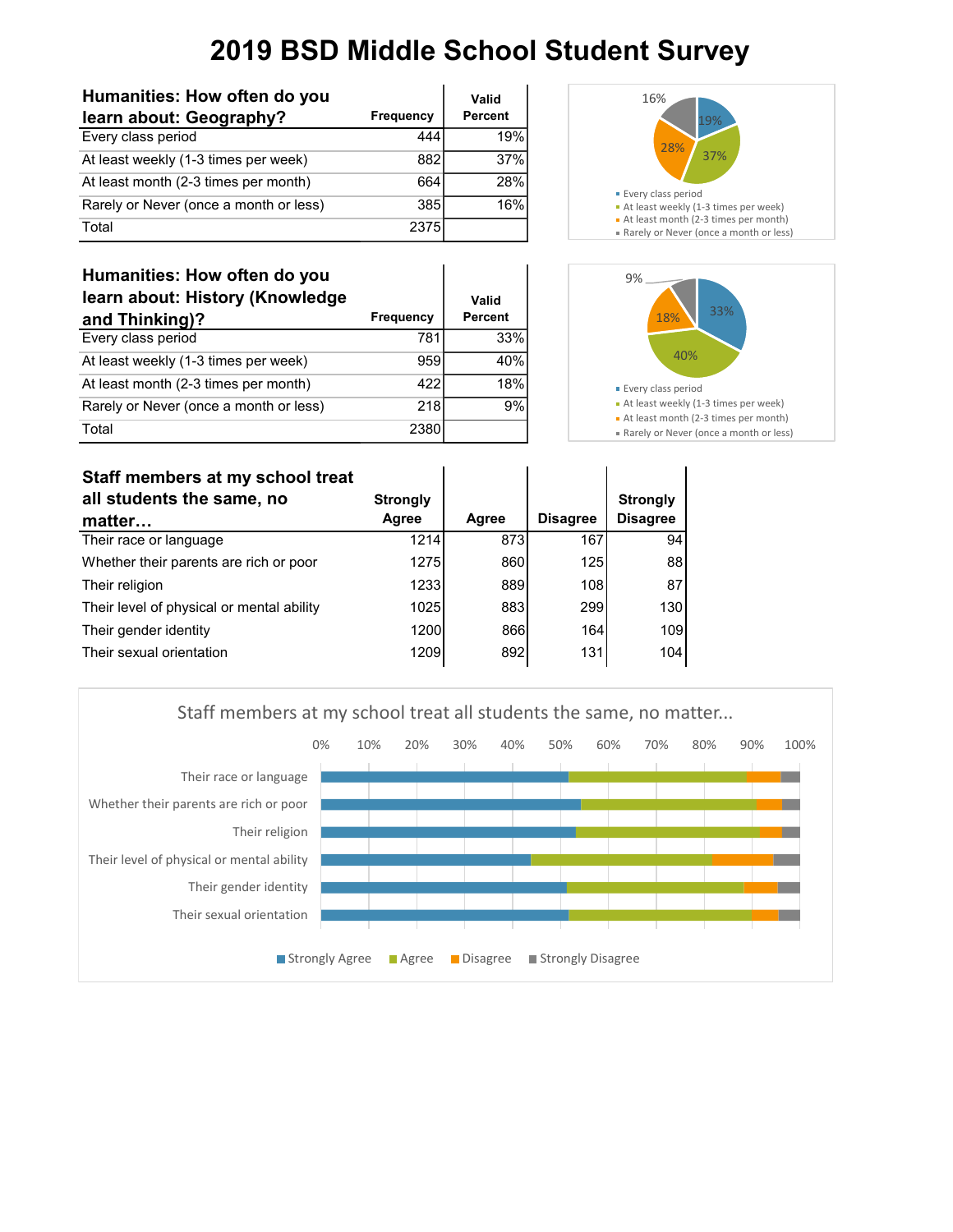| Students at my school treat all           | <b>Strongly</b> |       |                 | <b>Strongly</b> |
|-------------------------------------------|-----------------|-------|-----------------|-----------------|
| students the same, no matter              | Agree           | Agree | <b>Disagree</b> | <b>Disagree</b> |
| Their race or language                    | 584             | 998   | 515             | 249             |
| Whether their parents are rich or poor    | 535             | 974   | 560             | 275             |
| Their religion                            | 632             | 1111  | 355             | 226             |
| Their level of physical or mental ability | 384             | 848   | 718             | 392             |
| Their gender identity                     | 541             | 938   | 524             | 330             |
| Their sexual orientation                  | 502             | 871   | 571             | 385             |



| My school is clean and neat in |           | Valid          |
|--------------------------------|-----------|----------------|
| general.                       | Frequency | <b>Percent</b> |
| Strongly agree                 | 440       | 19%            |
| Agree                          | 1361      | 58%            |
| Disagree                       | 365       | 16%            |
| Strongly disagree              | 184       | 8%             |
| Total                          | 2350      |                |

| My school is clean and neat in |           | Valid          |
|--------------------------------|-----------|----------------|
| the bathrooms.                 | Frequency | <b>Percent</b> |
| Strongly agree                 | 159       | 7%             |
| Agree                          | 788       | 34%            |
| Disagree                       | 764       | 33%            |
| Strongly disagree              | 637       | 27%            |
| Total                          | 2348      |                |

| I have been bullied at school this |                  | Valid          |
|------------------------------------|------------------|----------------|
| year.                              | <b>Frequency</b> | <b>Percent</b> |
| A lot                              | 215              | 9%             |
| A little                           | 742              | 32%            |
| Not at all                         | 1387             | 59%            |
| Total                              | 2344             |                |





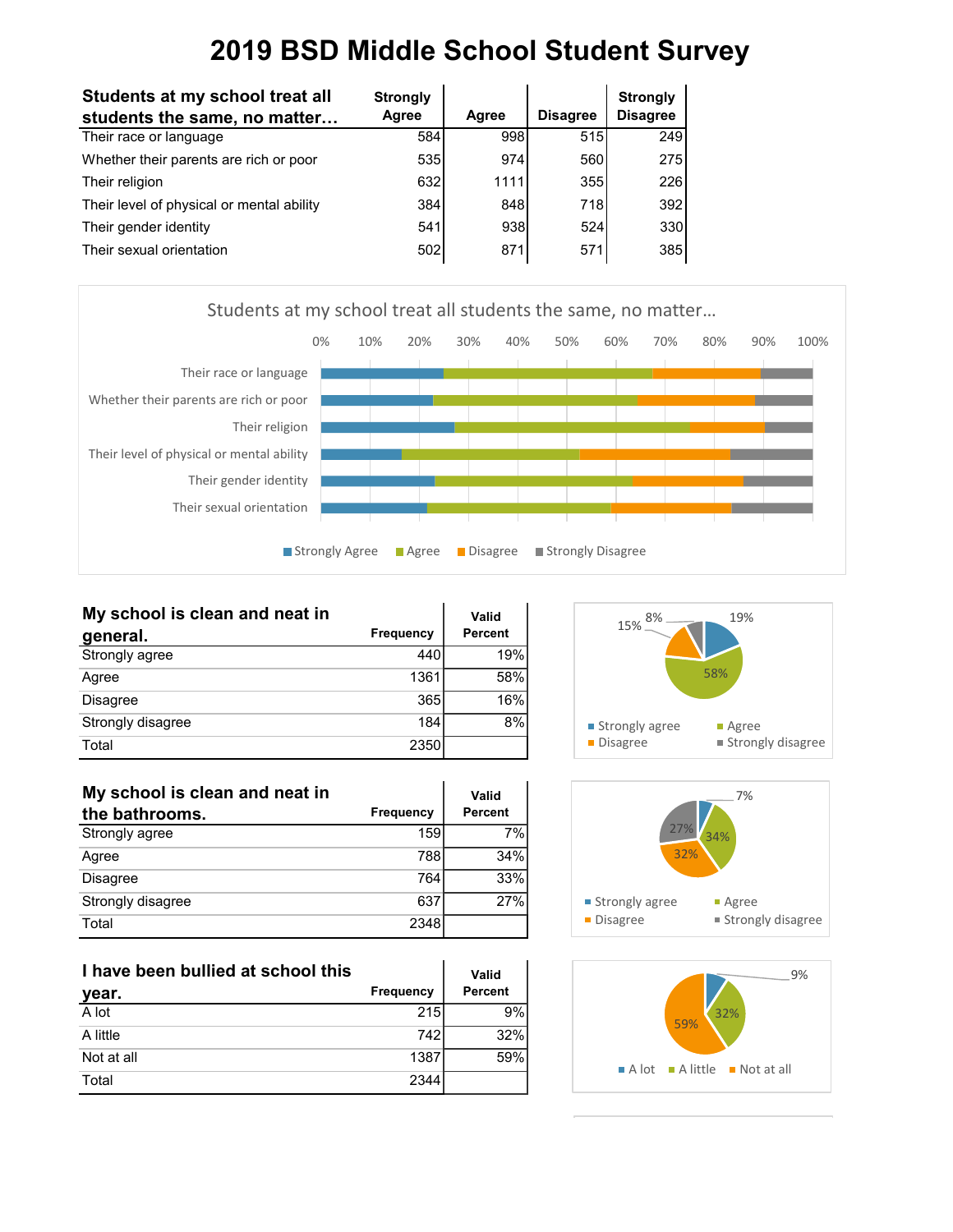| I have been bullied on the way to |                  | Valid          |
|-----------------------------------|------------------|----------------|
| or from school this year.         | <b>Frequency</b> | <b>Percent</b> |
| A lot                             | 100 <sup>1</sup> | 4%             |
| A little                          | 305              | 13%            |
| Not at all                        | 1935l            | 83%            |
| Total                             | 2340             |                |

| I have been bullied online this |                  | Valid          |
|---------------------------------|------------------|----------------|
| year.                           | <b>Frequency</b> | <b>Percent</b> |
| A lot                           | 165              | 7%             |
| A little                        | 328              | 14%            |
| Not at all                      | 1850l            | 79%            |
| Total                           | 23431            |                |

| My school has the necessary<br>technology available to support<br>my learning. | Frequency | Valid<br><b>Percent</b> |
|--------------------------------------------------------------------------------|-----------|-------------------------|
| Strongly agree                                                                 | 893       | 39%                     |
| Agree                                                                          | 1163      | 51%                     |
| <b>Disagree</b>                                                                | 144       | 6%                      |
| Strongly disagree                                                              | 95        | 4%                      |
| Total                                                                          | 2295      |                         |











#### **How are you able to access the**

| internet outside of school?                               | Frequency |
|-----------------------------------------------------------|-----------|
| Internet connection at home                               | 2115      |
| Mobile phone/ Hot spot                                    | 1285      |
| Public library                                            | 700       |
| Coffee shops/restaurants                                  | 611       |
| Friends' houses                                           | 868       |
| I am not able to access the internet outside<br>of school | 95        |
| Other                                                     |           |

#### **How often do you receive**

| homework assignments that |           | Valid          |
|---------------------------|-----------|----------------|
| require internet access?  | Frequency | <b>Percent</b> |
| Daily                     | 1166      | 51%            |
| Weekly                    | 837       | 37%            |
| Monthly                   | 156       | 7%             |
| Less than monthly         | 93        | 4%             |
| Never                     | 40        | 2%             |
| Total                     | 2292      |                |